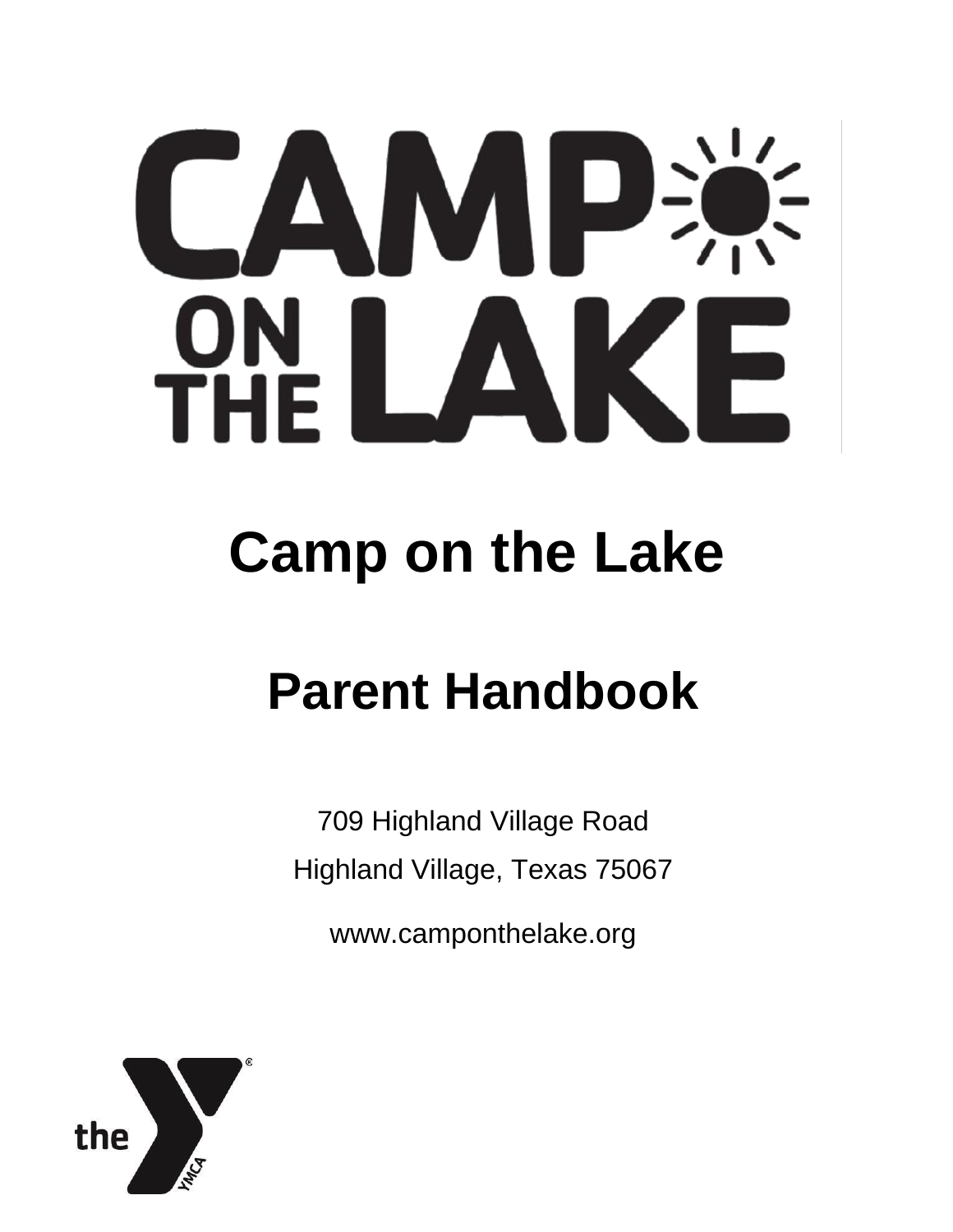## Additional Information

## **Follow Us On Facebook:**

www.facebook.com/YMCACampOnTheLake

## **Follow Us On Instagram:**

www.instagram.com/YMCACampOnTheLake

## **Check your email for weekly updates**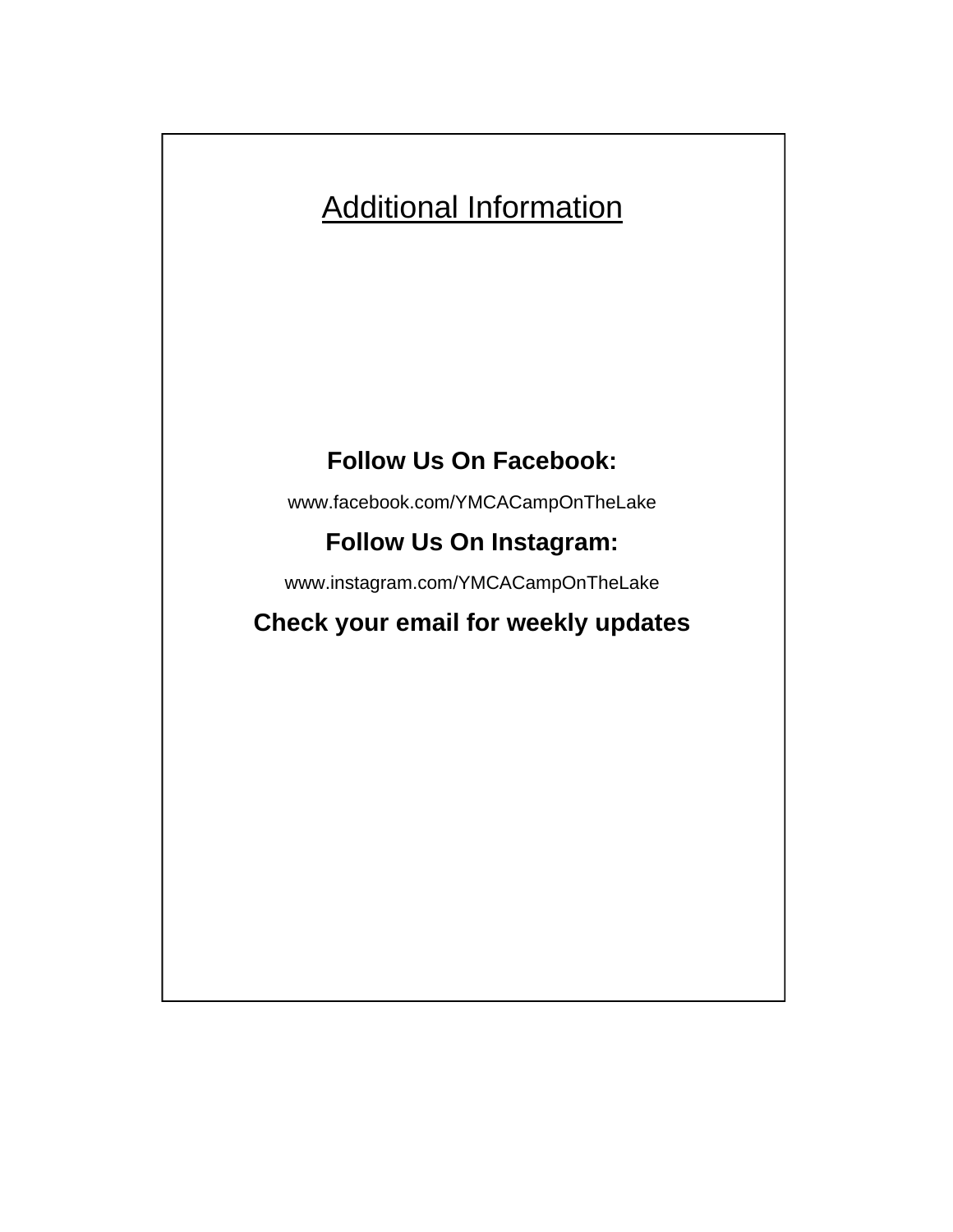## **Table of Contents**

| A Letter from the Camp Director        | pg. 4       |
|----------------------------------------|-------------|
| <b>Mission Statement and Goals</b>     | pg. 5       |
| <b>Summer Camp Information</b>         | $pg. 6 - 8$ |
| <b>Payment Information &amp; Rates</b> | pg. 9       |
| <b>Transportation &amp; Absences</b>   | pg. 10      |
| <b>General Information</b>             | pg. 11 - 14 |
| Medication Info. / Medication Form     | pg. 15      |
| COVID-19 Updates and Information       | pg. 16      |

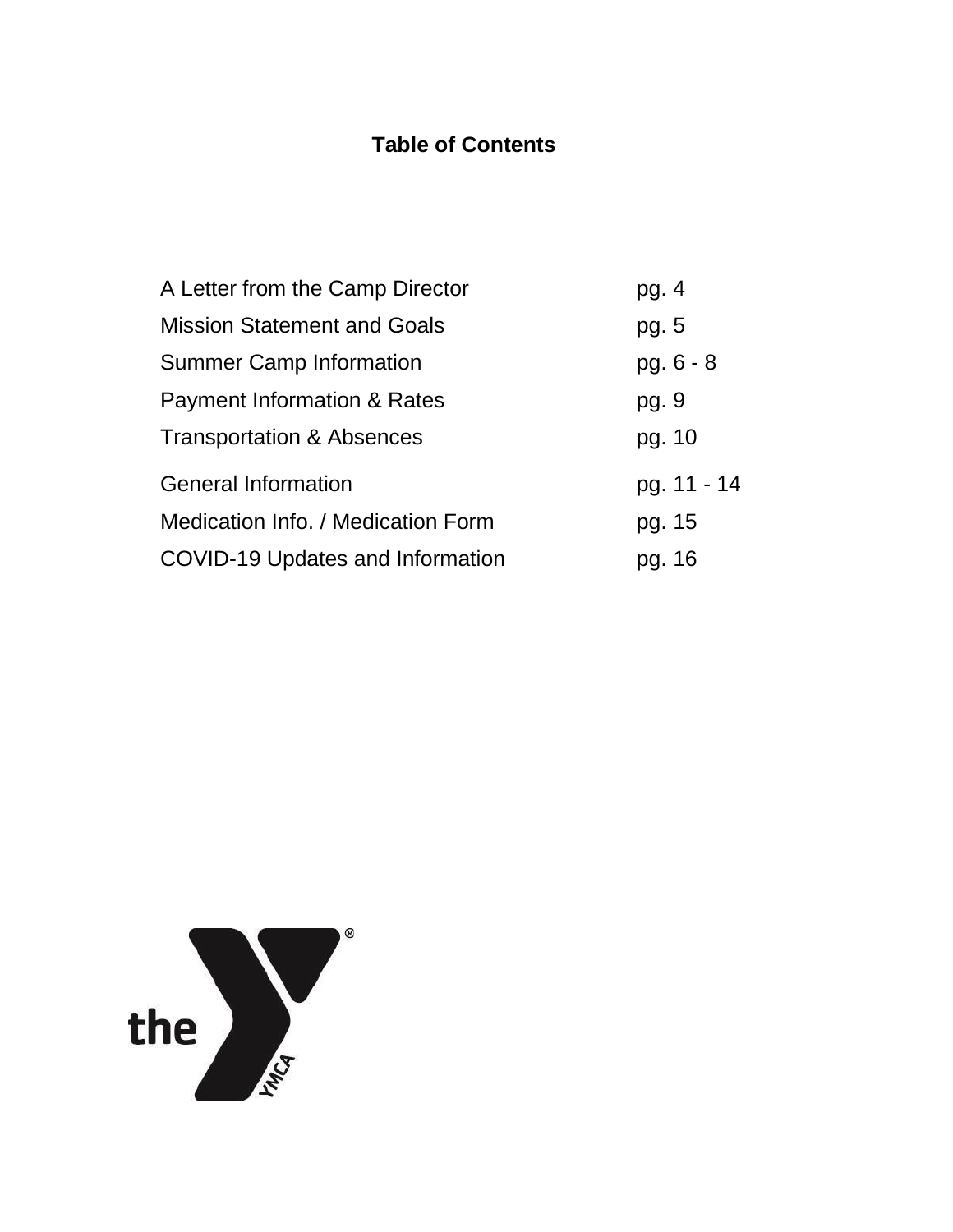### **A Letter from the Camp Director**

Dear Parent,

Thank you for registering your child for an exciting summer at Camp on the Lake (COTL)!

Summer Camp is not just daycare; it is an opportunity for your child to experience the thrill of the outdoors while spending time with new and old friends. Camp on the Lake is where we help children create memories and friendships that will last through the years. In our opinion, Camp is an experience your child should not miss! We do understand that you have many op-tions when it comes to finding a summer camp for your child. We are thrilled that you have chosen Camp on the Lake and hope your summer is action packed and fun filled.

The YMCA of Metropolitan Dallas Summer Camp programs maintain a staff to child ratio which is compliant with the State of Texas requirements. All of our camp programs are licensed by the State of Texas, and we meet their standards as well as YMCA of Metropolitan Dallas policies. Additionally, we are working closely with state and local health officials for information regarding the COVID-19 situation.

We believe that every child needs to experience the fun and excitement of COTL. Every staff person, from summer camp counselors to the Executive Director, is involved with this program because we believe in providing a fun and safe experience for our children. Nothing makes us happier than seeing our campers smile.

If there is anything we can do, please let us know. We look forward to seeing you and your child this summer!

See you at Camp!

Isabella Hess

Camp and Adventure Guides Director

ihess@ymcadallas.org

Email: camponthelakeinfo@ymcadallas.org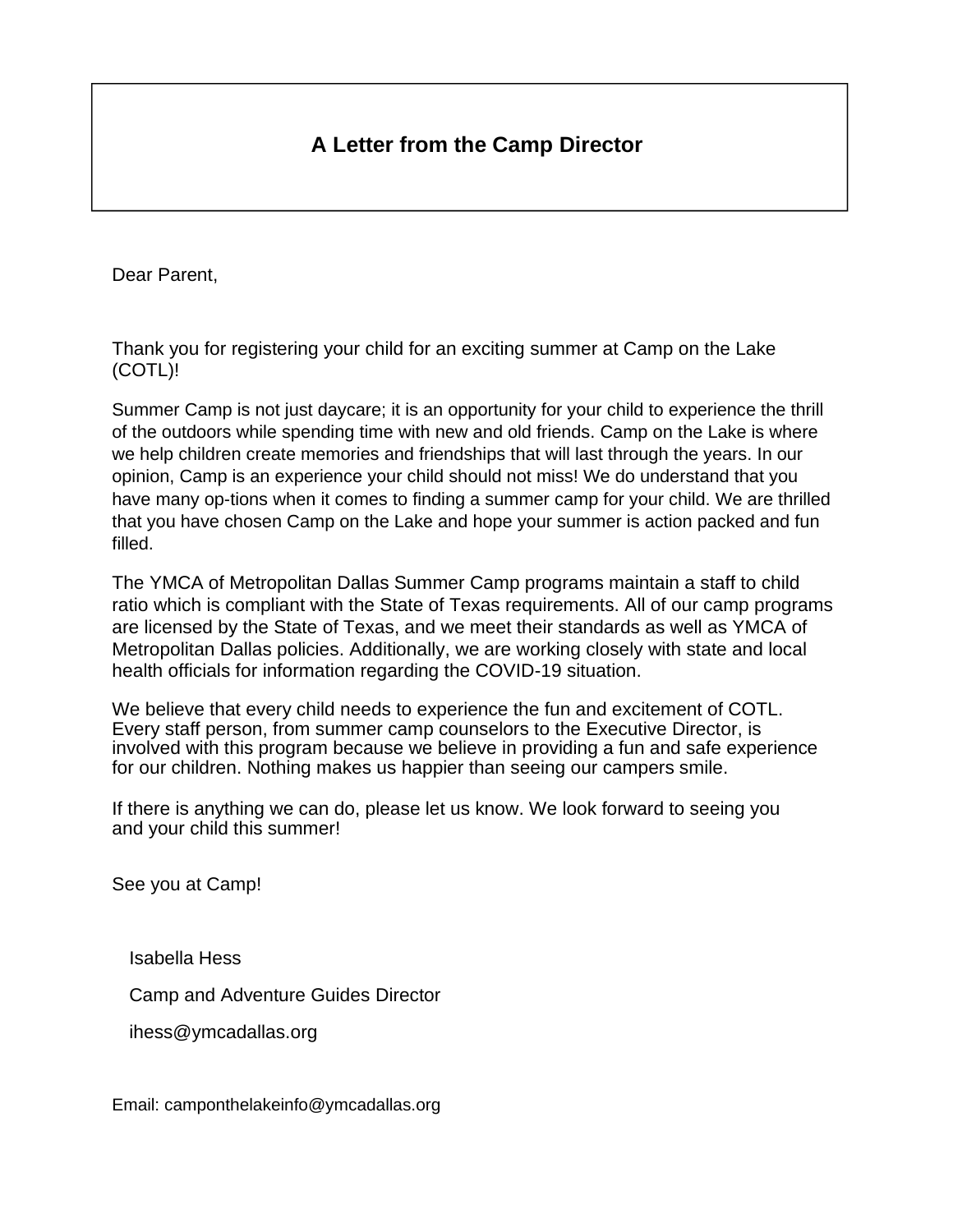#### **MISSION STATEMENT AND GOALS**

## *"To put Christian values into practice through programs that build healthy spirit, mind and body for all."*

The Dallas YMCA strives to provide opportunities that will help individuals:

- Develop self confidence, self respect and an appreciation of their own self worth.
- Grow as responsible members of their families and as citizens of their communities.
- Appreciate that health of mind and body is a sacred gift and that physical fitness and mental well-being are conditions to be achieved and maintained.
- Recognize the worth of all persons and work for interracial and inter-group understanding.
- Develop a sense of world-mindedness and work for worldwide understanding.
- Develop their capacities for leadership and use them responsibly in their own groups and community life.

It is the purpose of the YMCA to give every child the opportunity to participate in programs to learn the importance of good sportsmanship and fair play through Christian principles. The YMCA Philosophy is to allow children to participate in a low key, non-competitive program with emphasis on having fun, development of character, respect for others and fair play. The YMCA provides a variety of child care programs including preschool care, after school care, summer day camp, teen camp and preschool discovery camp. The YMCA offers financial assistance for all programs.

#### The YMCA's Position on the Nation-wide problem of Child Abuse

We make an active effort to prevent child abuse. Including but not limited to:

A background check, including but not limited to, references from past employers, personal acquaintances, military, educational institutions, volunteer organizations, civic groups, character verification, health, and personal activities and involvements.

Allegations or suspicions of child abuse are taken seriously and are reported to the police and state agencies for investigation.

Programs are structured and observed so that staff and volunteers are never the only adults present with children with the possible exception of emergency conditions.

Periodic interviews/evaluations are conducted with children and parents regarding day to day experiences, encouraging reports of any event out of the ordinary.

Staff are not to fraternize with children outside the programs, especially babysitting, inviting children home or through social media such as Facebook, Twitter and Instagram. If staff are associating with campers outside of the camp setting, please notify the Camp Director.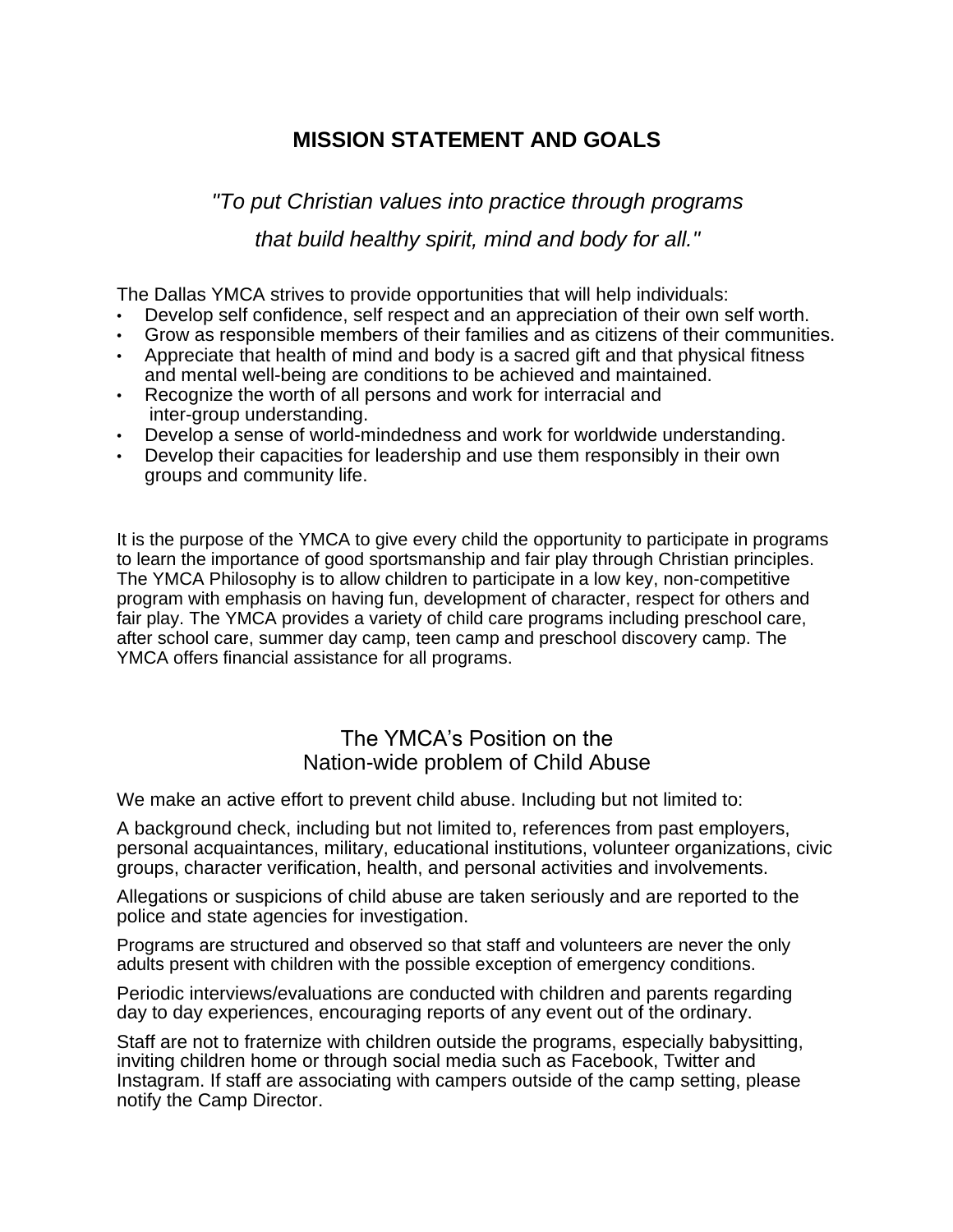#### Camp on the Lake

Your camper will begin each day with Opening Ceremony. This is a time to connect with their new friends, meet the camp counselors, and find out what the fun activities of the day will be! From there, your camper will join his/her groupmates and counselor in group building games and experience all the fun that Camp on the Lake has to offer!

#### Young Adventurers (ages 6-8) and Experienced Explorers (ages 9-13)

Our campers are divided up into separate units to help with group scheduling. Campers are placed into groups based on their age and gender with no more than 10 campers per group. If your camper has a friend attending the same week, we will place them in the same group as long as they are the same gender and within 2 years of age, just email camponthelakeinfo@ymcadallas.org. Campers are not able to join friends if they are in the other age unit at camp.

#### Camp Activities

We encourage campers to experience a variety of different camp activities with new friends and their camp counselor. At Camp on the Lake, kids have fun and make new friends while taking part in supervised activities that embrace the core values of caring, honesty, respect and responsibility. We know that campers gain a greater sense of security and community by remaining with their "new" friends and camp counselor throughout the week. That is why we engage children in activities that encourage camaraderie and social interaction so that they feel comfortable and free to experience all the possibilities that camp has to offer.

| <b>Camp Dates</b>           | <b>Camp Dates</b>           |  |  |
|-----------------------------|-----------------------------|--|--|
|                             | Week 6 July 5 - July 8**    |  |  |
| Week 1: May 31 – June $3^*$ | Week 7 July 11 - July 15    |  |  |
| Week 2 June 6 - June 10     | Week 8 July 18 - July 22    |  |  |
| Week 3 June 13 - June 17    | Week 9 July 25 - July 29    |  |  |
| Week 4 June 20 - June 24    | Week 10 August 1 - August 5 |  |  |
| Week 5 June 27 - July 1     | Week 11 August 8-August 12  |  |  |

#### Camp Session Dates

\* No camp on Monday May 31st in observance of Memorial Day

\*\* No camp on Monday July 4th in observance of Independence Day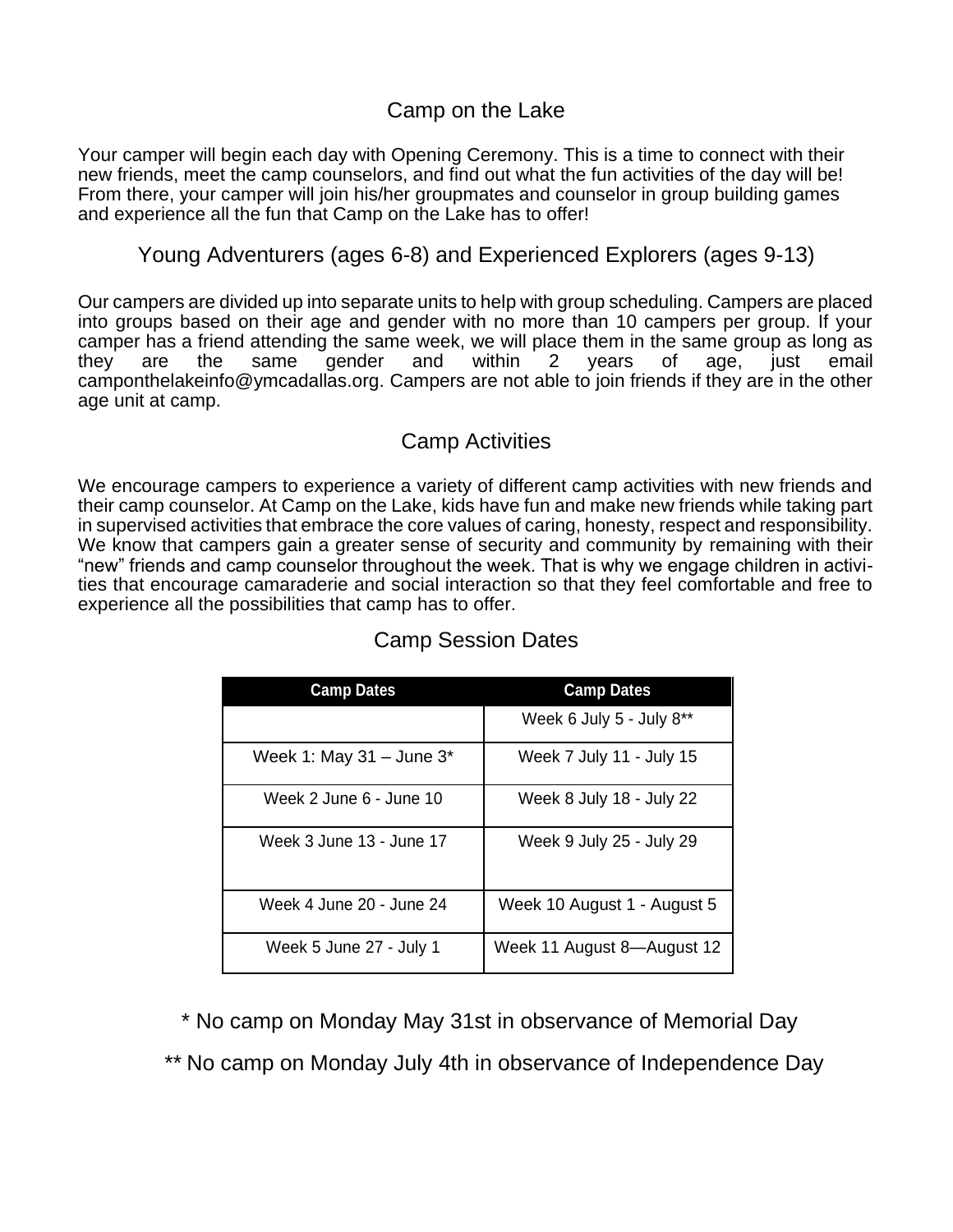## A Typical Day At Camp

| $7:30 - 9:15$ am  | Camper Drop Off / Arrival at Camp |
|-------------------|-----------------------------------|
| $9:30$ am         | <b>Opening Ceremonies</b>         |
| $10 \text{ am}$   | Program Activity                  |
| 11 am             | Program Activity                  |
| 12 pm             | Lunch at campsites in the shade   |
| 12:30 pm          | <b>Program Activity</b>           |
| $1:30$ pm         | Program Activity                  |
| $2:30$ pm         | Program Activity                  |
| $3:45$ pm         | <b>Closing Ceremonies /snack</b>  |
| 4 pm              | <b>Load Buses</b>                 |
| $4:15 \text{ pm}$ | <b>Buses Depart Camp</b>          |
| 4:30 pm           | <b>COTL Camper Pick-Up</b>        |
| 5 - 6 pm          | Camper Pick-Up at Locations       |

#### Sign In/Sign Out:

Every morning, our counselors will greet parents and campers at the YMCA branches for morning drop-off/sign in. Campers can be dropped off anytime between 7:30 and 8:15 am at [Branch Drop Off Address]. Children will be transported to and from camp every day in an air conditioned bus. Campers who miss the bus must be dropped off at the Camp located at 16 Horseshoe Dr, Highland Village after 10:00 AM., This is done on a case by case basis with prior Camp Director approval by emailing camponthelakeinfo@ymcadallas.org. *To ensure the safety of your child, every child must be signed in to our program at drop off*.

Buses will depart from camp each day at 4:15 pm. Afternoon pick-up will be between 5 and 6 pm each day at [Branch Pick Up Address] depending on when buses return. If you wish to pick up your child before this time please pick them up at 16 Horseshoe Dr, Highland Village before 3:45 PM. This is done on a case by case basis with prior Camp Director approval by emailing camponthelakeinfo@ymcadallas.org. A driver's license or government issued photo I.D. must be presented to the Camp Staff before the child may be released to any authorized individual.

#### Camp Sign In/Sign Out:

Every morning, our counselors will greet parents and campers at our camp location for morning drop-off/sign in. Campers can be dropped off anytime between 7:30 and 9:15 am at [Branch Drop Off Address].Campers who arrive late must be dropped off at the Camp located at 16 Horseshoe Dr, Highland Village after 10:00 AM., This is done on a case by case basis with prior Camp Director approval by emailing camponthelakeinfo@ymcadallas.org. *To ensure the safety of your child, every child must be signed in to our program at drop off*.

Afternoon pick-up happens at camp from 4:30-6PM. If you wish to pick up your child before this time please pick them up at 16 Horseshoe Dr, Highland Village before 3:45 PM or they will be sent to their normal pick up spot.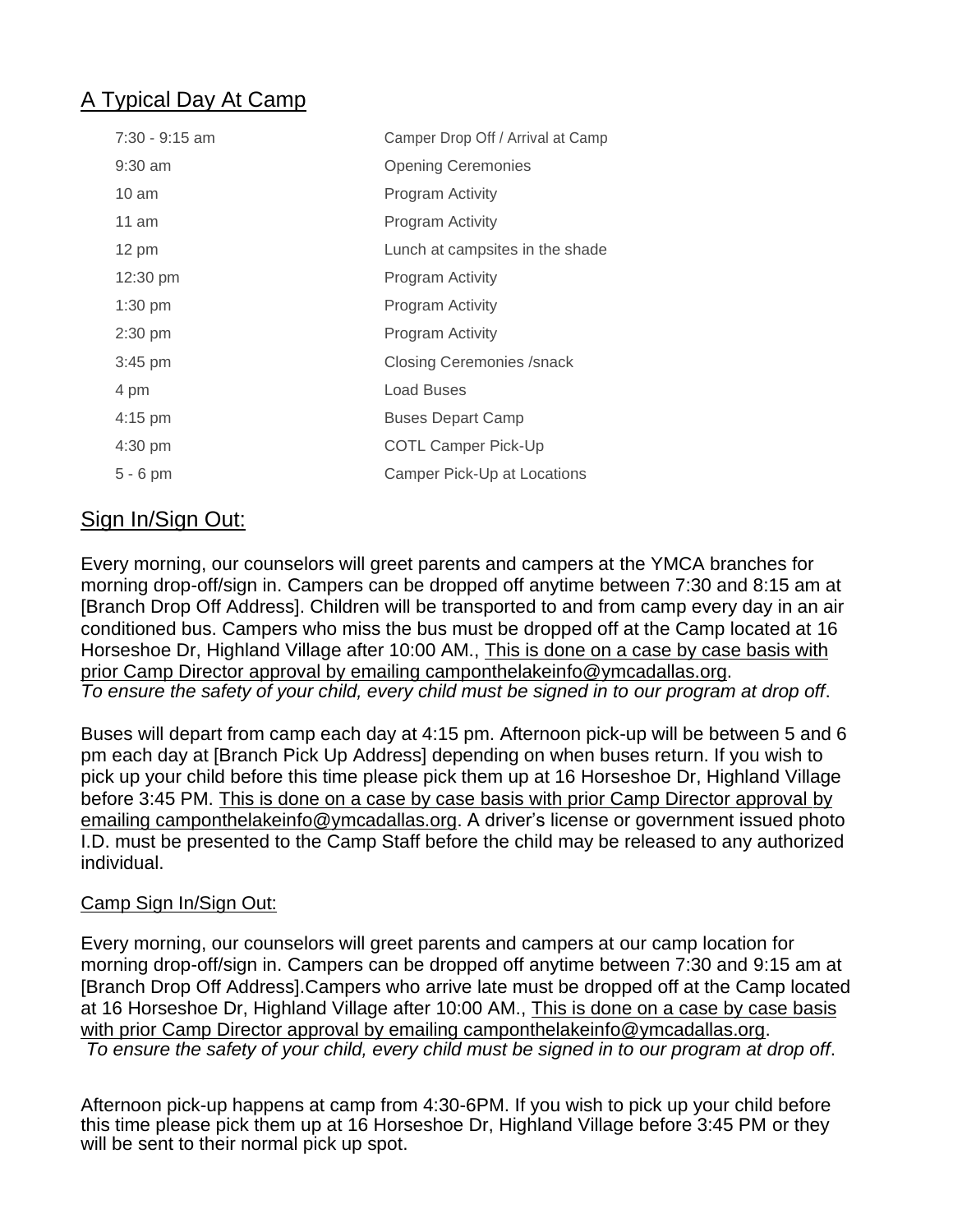This is done on a case by case basis with prior Camp Director approval by emailing camponthelakeinfo@ymcadallas.org. A driver's license or government issued photo I.D. must be presented to the Camp Staff before the child may be released to any authorized individual.

A Drivers License or Government issued photo ID must be presented to the staff before the child can be released to the parent. We will not release any children to someone who is not authorized on the child's registration form. Our summer camp program closes at 6 PM every day. A late fee of \$1 per minute will be charged for any child who remains in YMCA care after the close of Camp. If someone who is not listed on the authorized pick-up form for a camper needs to pick them up, an approved parent or guardian must call AND email ahead with the new authorized pick-up in-formation including name and driver's license number.

#### Bad Weather Day

If it is raining or begins to rain at Camp we will proceed with the day as normal. Waterfront activities might be closed depending on the severity of the rain. The Camp Directors will make the call if we need to evacuate camp early. If we do leave camp early the Directors will call the 8 YMCAs to give the updates on the bus pick-up. We will also post information to our Facebook and/or send out a Constant Contact to parents.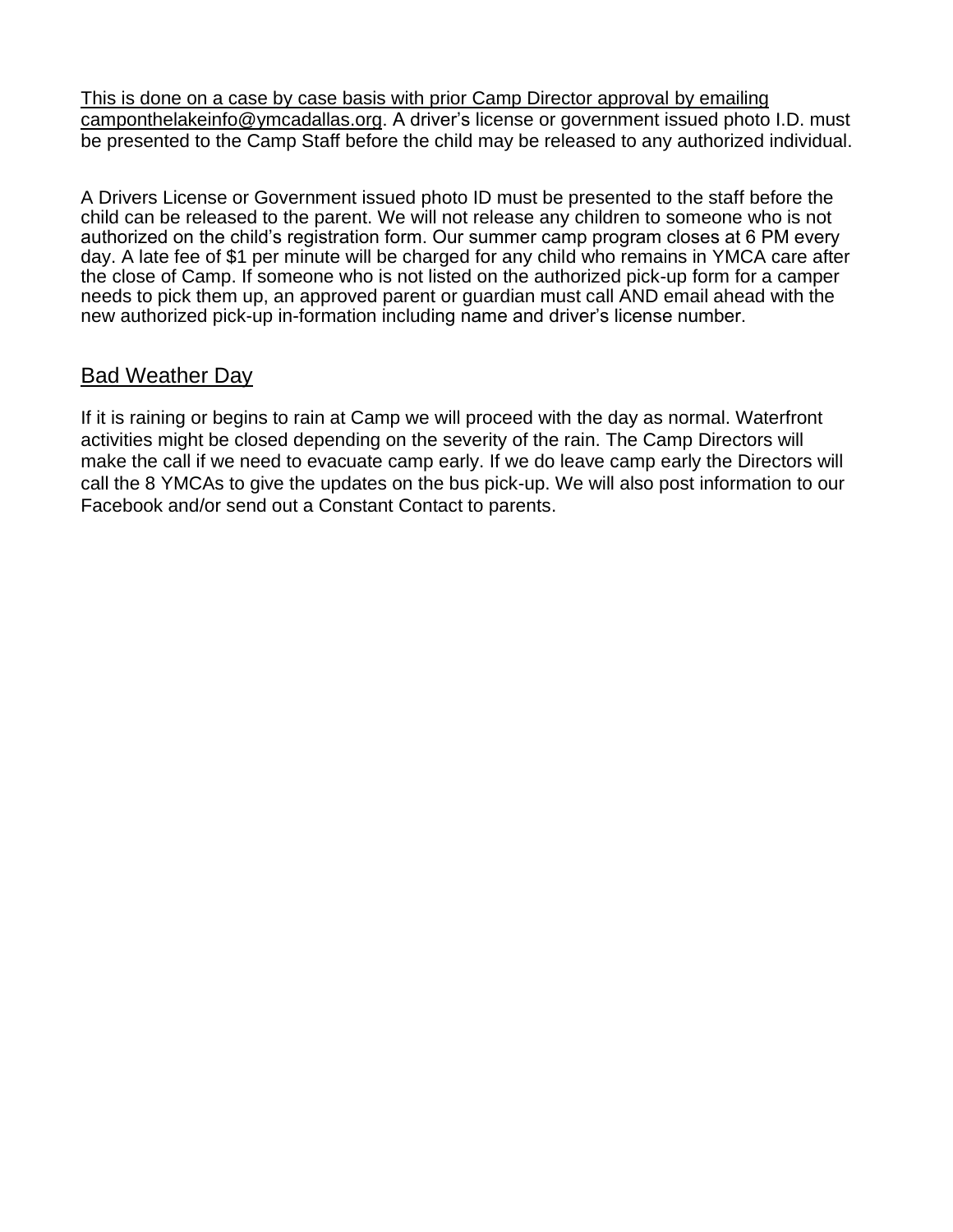#### Payment Policies

- Rates are \$240 per week for YMCA Family Members and \$285 per week for Activity Members. For Cross Timbers YMCA rates are \$223 and \$280 for members and non-members respectively.
- A \$50 deposit is *required* for each week your child plans to attend. The deposits are applied towards the total weekly fee.
- The balance for each week is due on the corresponding draft date. Please see the pay-ment schedule below for the draft breakdown. Your account will be drafting for the remaining balance on the draft date.
- Deposits are non-refundable and non-transferable.
- We require a two week notice to cancel any weeks of camp. Fees paid may not be refunded if this time frame is not met.
- We are not able to pro-rate fees for illness or absence within a week or for a full week that has not been cancelled.

| Session        | <b>Session Dates</b>       | <b>Draft Date</b> |  |  |
|----------------|----------------------------|-------------------|--|--|
| 1              | Week 1 May 31 - June $3^*$ | <b>May 15</b>     |  |  |
| 2              | Week 2 June 6 - 10         | <b>May 15</b>     |  |  |
| 3              | Week 3 June 13 - 17        | June 1            |  |  |
| 4              | Week 4 June 20 - June 24   | June 1            |  |  |
| 5              | Week 5 June 27 - July 1    | June 15           |  |  |
| 6              | Week 6 July $5 - 8^*$      | June 15           |  |  |
| $\overline{7}$ | Week 7 July 11 - 15        | July 1            |  |  |
| 8              | Week 8 July 18 - 22        | July 1            |  |  |
| 9              | Week 9 July 25 - 29        | July 15           |  |  |
| 10             | Week 10 August 1 - 5       | July 15           |  |  |
| 11             | Week 11 August 8 - 12      | August 1          |  |  |

\* Sessions1 and 6 are prorated for a 4 day week at \$192 and \$240 per day for members and non-members respectively (\$187 and \$235 for Cross Timbers YMCA.)

If you have questions regarding our refund policy in the event of a COVID-19 related issue, please contact camponthelakeinfo@ymcadallas.org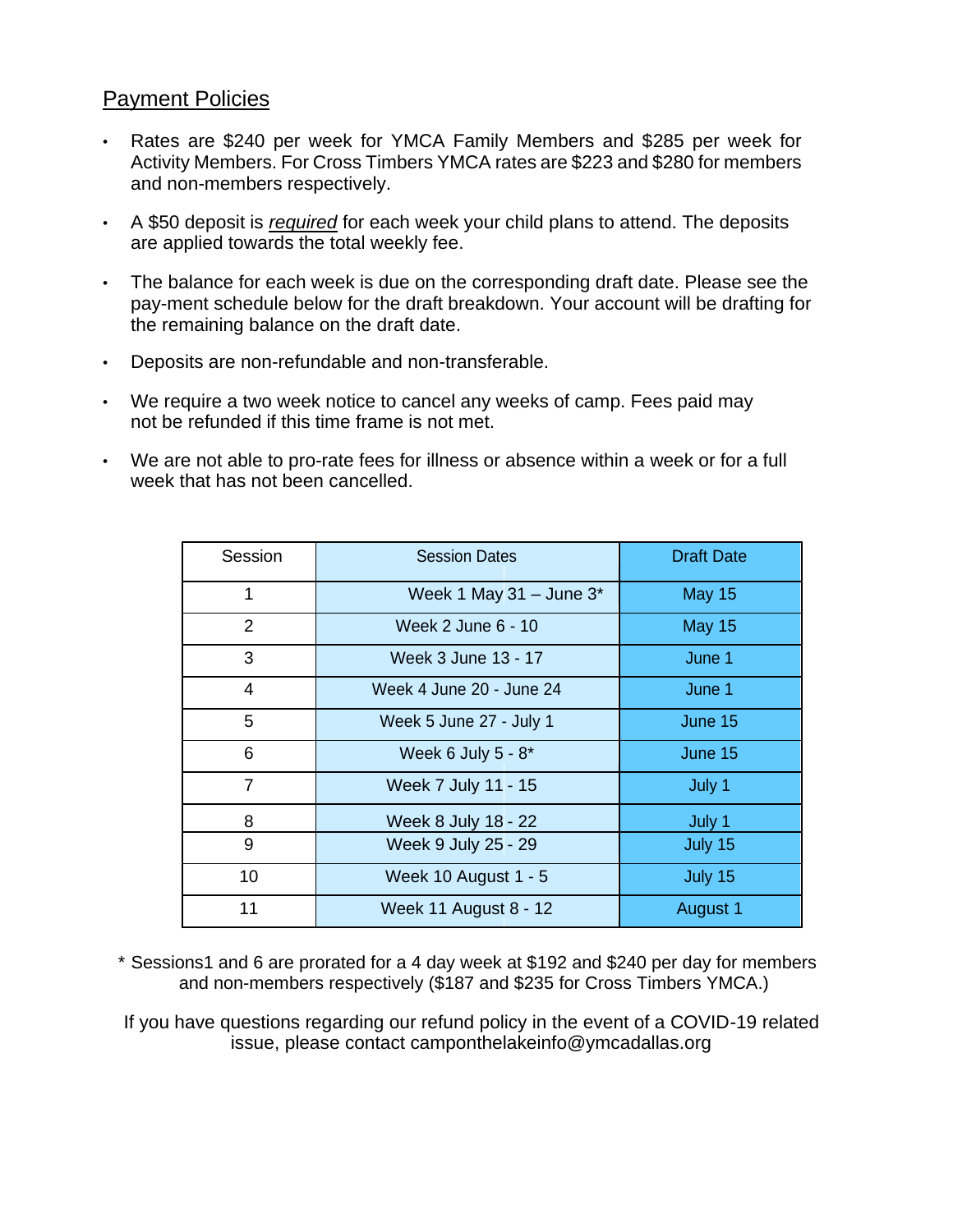#### **Transportation**

Children will be transported to and from Camp on the Lake in a school bus with a certified driver. We will leave the YMCA at 8:15 AM (White Rock will leave at 8 am) and return between 5 - 5:30PM. All children must arrive at the YMCA no later than 8:15 am (White Rock by 8am) to ensure that the bus leaves on time.

Camp on the Lake/Cross Timbers YMCA 709 Highland Village Road Highland Village, TX 75067 972-489-5769

Coppell Family YMCA 146 Town Center Blvd. Coppell, TX 75019 972-393-5121

Frisco Family YMCA 3415 W. Main St Frisco, TX 75034 214-297-9622

Lake Highlands Family YMCA 8920 Stults Road Dallas, TX 75243 214-221-9622

Moody Family YMCA in the Park Cities 6000 Preston Rd Dallas, TX 75205 214-526-7293

Richardson Family YMCA 821 Custer Road Richardson, TX 75080 972-231-3424

Plano Family YMCA 3300 McDermott Plano, TX 75025 214-705-9459

Semones Family YMCA 4332 Northaven Road Dallas, TX 75229 214-357-8431 Drop Off/Pick Up is held at Good Shepherd Parking Lot

White Rock Family YMCA (bus leaves at 8am) 7112 Gaston Ave Dallas, TX 75214 214-328-3849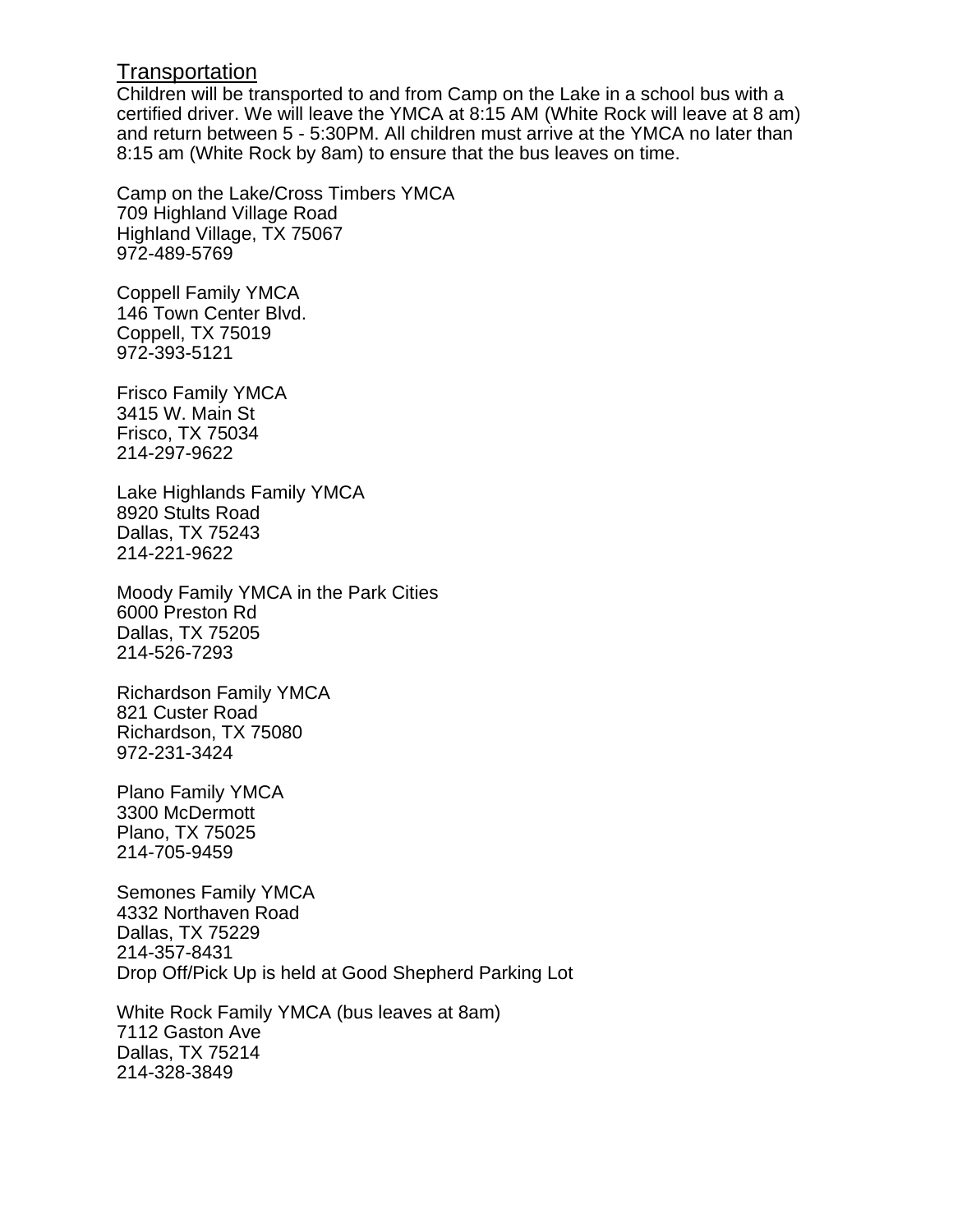#### **Absences**

All absences need to be reported to the Camp on the Lake office by 8:15 AM. Parents should text the Office at 972-489-5769 or email camponthelakeinfo@ymcadallas.org. Thank you for your help with this matter.

#### **What to wear**

Campers will spend most of their time outdoors. It is recommended that your child wear comfortable old clothes, swimsuit and a hat. They will also need swim shoes to wear in the lake. They are welcome to wear them all day too. **Due to the nature of our waterfront, your child will not be allowed to participate in water activities if they do not have the appropriate footwear**.

#### **What to bring to camp**

- **A LUNCH!** In the past we have had lunches given to us through a free lunch program but we will no longer have that available to us.
- **Refillable bottle of water!** Please send a full bottle of water with your camper each day.
- Swim Suit, Towel, and Water Shoes! Rule of thumb would be to send your child in their swimsuit. It will help with lost clothing.
- Sunscreen (in a plastic bag to prevent leaking—Spray kind is the best!)
- A backpack is a great way to keep all items together at camp.
- **All clothing and items** should be marked with your camper's name.

#### **What NOT to bring to camp**

As we will schedule lots of activities for your camper to do, please leave the following items at home: phones, headphones, electronic games, iPods, Pokémon cards, toys, money, knives or pocket knives. The YMCA will not be liable for lost, stolen or damaged goods.

#### **Aquatic Rules**

Campers must wear their swim suit and water shoes. All campers regardless of swimming ability will wear PFDs at all times in the waterfront area. Lifeguards will be on duty while the Waterfront area is open, maintaining a ratio of 1:25 at all times.

Campers will be able to kayak alone and tube behind the boat once they are 9 years old. The younger groups will canoe with their counselor and be able to ride the boat but not tube.

#### **Your Child's Paperwork**

Camper's enrollment forms must be filled out legibly and completely. We also must have a copy of your child's immunization records. We will need new copies of these each year. No one else except the YMCA staff, our licensing representatives and yourself will be able to see your child's file.

#### **Lost and Found**

Lost and found items will remain at Camp on the Lake. If you notice that your camper has "lost" an item, please let the counselor know at check-in/check-out.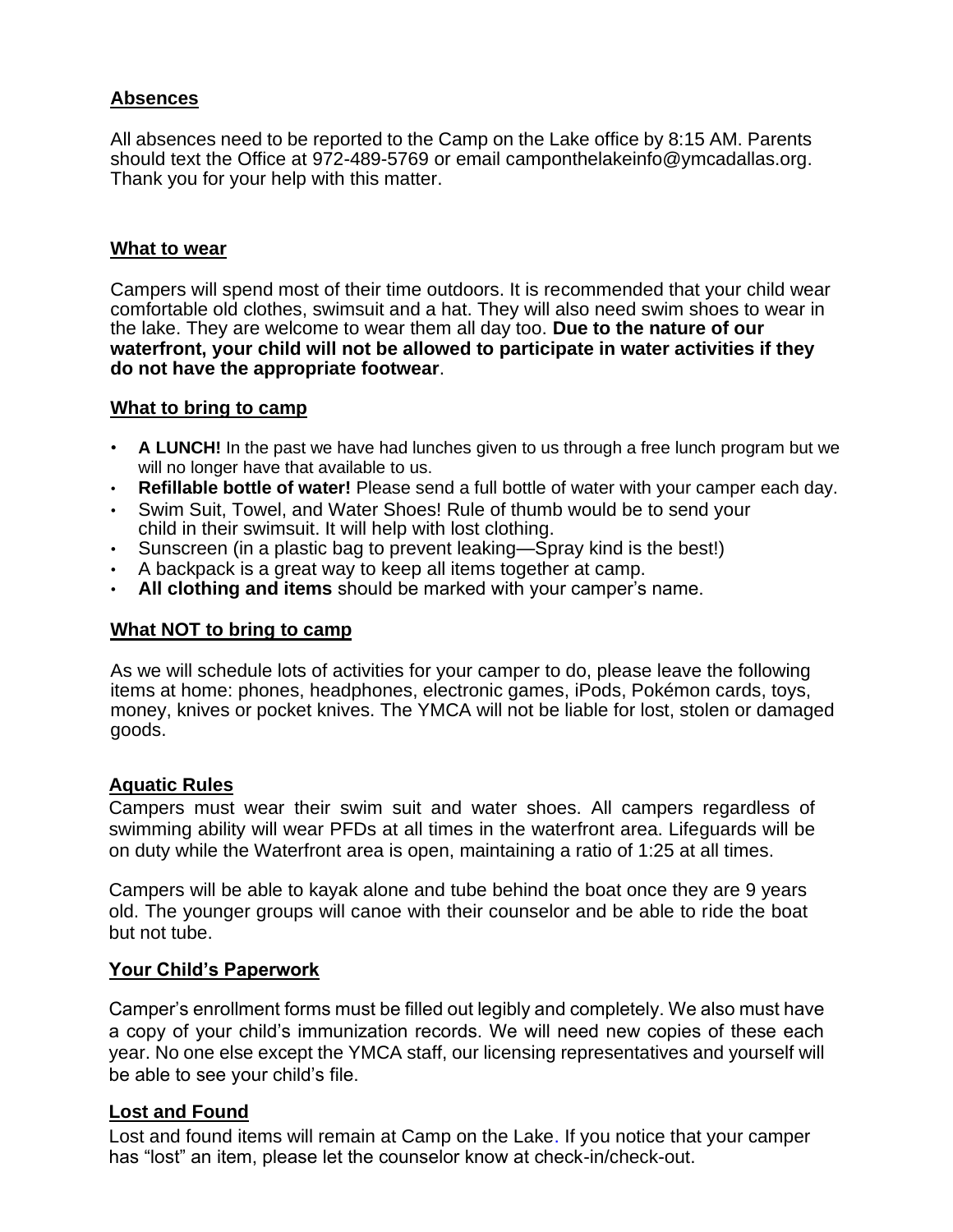#### Behavior Policy

The YMCA attempts to teach all children the values of respect, responsibility, honesty, and caring. Parents will be notified if behavior problems occur. The general practice at the YMCA is to encourage and reward positive behavior, and redirect misbehavior. Although we make every attempt to work with children and teach proper behavior, we will suspend or terminate children from the program as a last resort. Fighting will not be tolerated and could lead to program dismissal without a refund.

#### General Rules

Be Kind - keep hands, feet and objects to yourself

Be Respectful - to staff, others, yourself and facility (clean-up)

Be Safe - stay with a YMCA staff member

Have FUN!

#### Rewards For Good Behavior

- Praise from the staff
- Positive phone calls to parents
- Special surprises: special prize, special project, extra activity time
- Being made a "good example" for the group

#### Steps which will be taken if Camp Rules are Broken

- Quick reminder of "Camp Rules", then re-direction to other activity
- 5-10 minutes to think and counselor time to discuss
- Repeat "think time" and counselor time to discuss what can be done "next time"
- At check-out parents are informed of problem and how it was resolved
- Parent is called for suggested help
- Parents are called in for conference with Directors
- For continually repeated offenses, child is sent home/suspended from program without a refund

Any physical, emotional, or mental harm/threats to one's self, another person or property may result in immediate suspension or dismissal without refund.

#### Parent Conferences

Parent conferences are available if needed. Please call the Camp office to arrange for a conference at 972-489-5769, or email camponthelakeinfo@ymcadallas.org.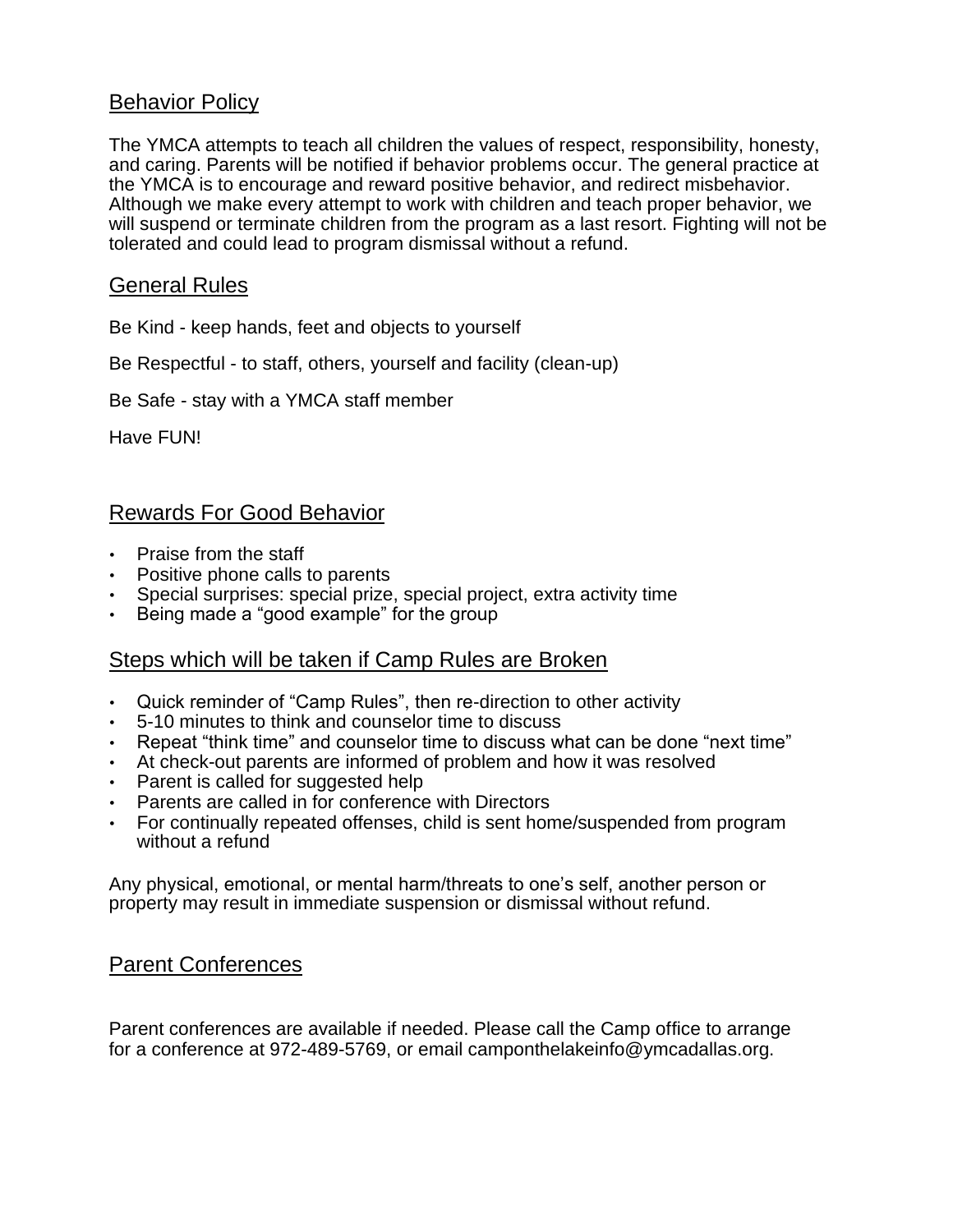#### Parent's Rights

Parents/Guardians, upon presentation of identification, have the right to enter and visit the day camp facility in which their child/children is/are receiving care, without advance notice to the provider. Entry and inspection is limited to normal operating hours while their children are receiving care. The law prohibits discrimination or retaliation against any child or parent/guardian exercising their rights to visit. The law authorizes the person in charge of the child care facility to deny access to the parent/guardian if the parent/guardian is behaving in a way that poses a risk to the children in the facility.

**Under no circumstances should a parent/guardian approach another child other than their own. Any parent who behaves in this manner will be asked to leave the facility.**

#### Child's Personal Rights

Each person receiving services from a day camp facility shall have rights, which include, but are not limited to, the following: To be accorded with dignity in his or her personal relationship with staff and other persons; To be accorded safety, healthful and comfortable accommodations, furnishing and equipment to meet his or her needs; To be free from corporal or unusual punishment, infliction of pain, humiliation, intimidation, ridicule, coercion, threat, mental abuse, or other actions of a punitive nature.

#### Your Trash is Our Treasure

Anytime during the year that you have any of the following, please donate it to camp for our crafts supplies. THANKS!!

| Coffee filters         |
|------------------------|
| marbles                |
| butter tubs w/ tops    |
| dried flowers          |
| sandpaper              |
| cigar boxes            |
| ribbon                 |
| golf balls             |
| baby food jars w/ lids |
| paper towel tubes      |
| pom pom balls          |
| balloons               |

spoons rice Rubber bands tissue paper coffee cans w/lids foil pipe cleaners felt wrapping paper glitter qlue toilet paper tubes styro-foam balls puzzle pieces masking tape buttons washable ink pads spools wax paper beads clear contact paper paint brushes markers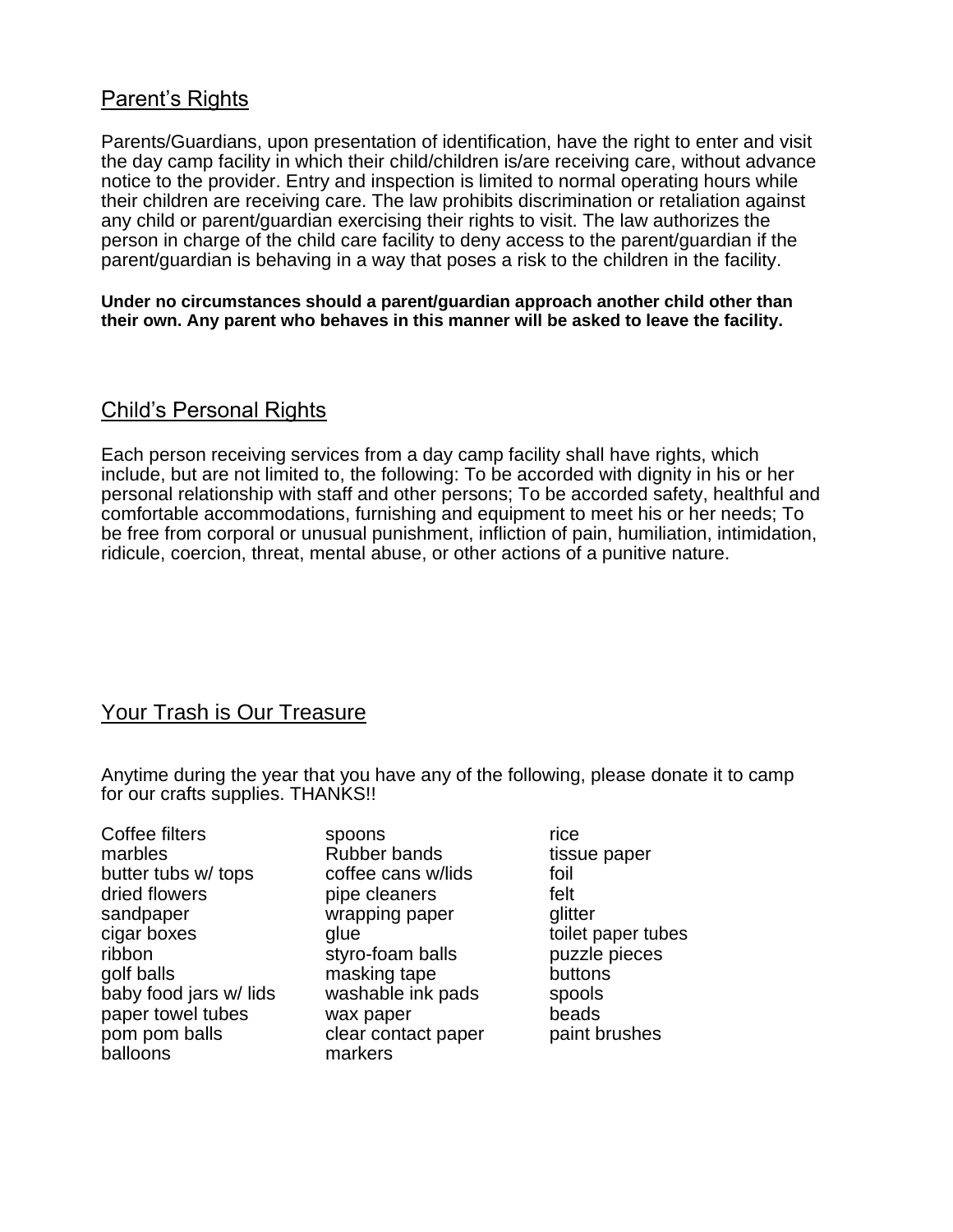#### General Questions

#### **Is the Camp on the Lake licensed?**

All of the YMCA Summer Day Camps are licensed by the State of Texas. Each has standards and requirements that must be met or exceeded to maintain operation. The State of Texas and the YMCA of Metropolitan Dallas inspect all camps on a regular basis.

#### **How are staff screened and hired?**

Each applicant is interviewed by a YMCA Program Director, prior to reference checks and a group interview. The YMCA of Metropolitan Dallas completes a multi-statewide background check on all applicants before hiring.

#### **How are the staff trained?**

All Summer Day Camp Staff complete over 30-hours of training before the summer begins. Staff are certified in CPR and First Aid, age-appropriate activities, positive behavior guidance, communication skills with children, group building skills, transportation safety and procedures, specialty activities, games, songs and plenty of other fun activities.

#### **Can parents visit their child during the day?**

We encourage parents to allow their children to make new friends and learn new things all on their own. Parents if you wish to pick up early please see the policy for sign in/out. We will update if/when this changes.

#### **Will the children get too hot?**

Please remember that COTL is an outdoor camp. We do spend all day outside. We make every effort to provide plenty of water and shade each day.

- Sunscreen is very important. Apply sunscreen before camp, even on cloudy days. Staff will remind children to apply sunscreen at various times during the day.

- Children also need to have plenty of water with them and drink it often during the day. Water coolers are available at every activity. Children should bring a refillable water bottle with their name clearly marked each day.

- Hats are a terrific way to help keep the sun off the children's faces. Be sure to have their name clearly marked on the hat if they decide to wear one.

#### **What happens if my child is ill?**

Any child that becomes ill at camp will stay with staff until an authorized person can pick up the child. If no parent can be reached, staff will use their judgment as to the seriousness of the condition. For those injuries or illnesses requiring medical care, a local doctor will be used. If your child is sick or has a fever of 100 prior to leaving your care, please do not send him/her to camp. If you suspect your child has a COVID-19 case, please see the COVID -19 section of this document for further information.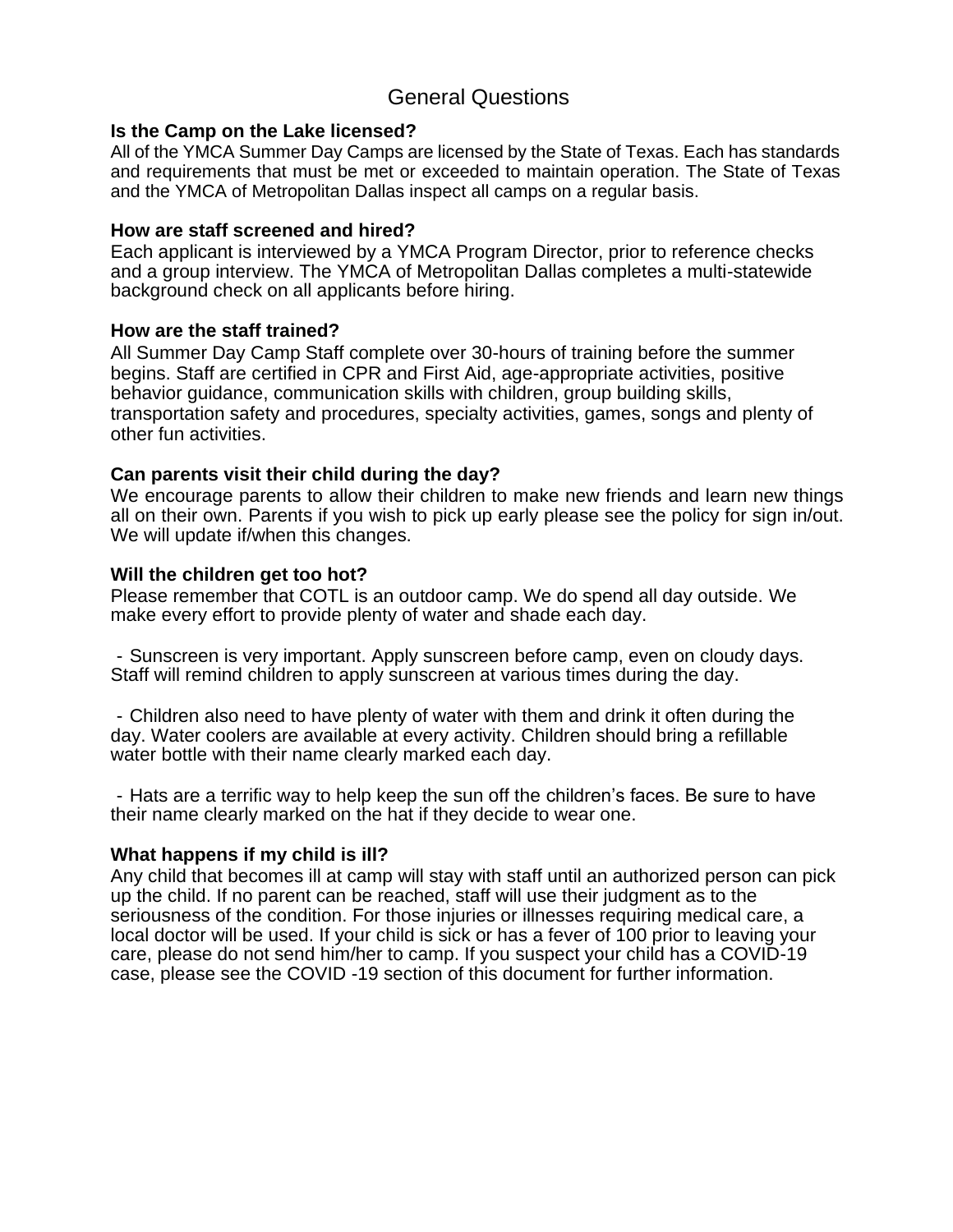#### Medication and Illness

Anytime a camper must bring medicine to camp, a medication form must be on file from the parent authorizing the distribution of the medicine. The medication must be in the original container with the child's name clearly marked, and we must follow the instructions on the bottle. If a medication is prescribed, the label must contain the date, directions to administer and the name of the physi-cian prescribing the medicine. All medicine must be given directly to a staff member. Children can-not administer medicine to themselves. Children may also not share medicine with another camper.

If a child becomes ill or is injured at camp, an attempt will be made to notify the parents. If no par-ent can be reached, the staff will use their judgment as to the seriousness of the condition. For those injuries and illnesses requiring medical attention, a local doctor will be used. Children must be clear of fever, vomiting and diarrhea for 24 hours before returning to camp.

|                                                                                                                                                                                                                                      |        |         | <b>YMCA of Metropolitan Dallas</b><br><b>Medication Form</b>                                                                                                                                                                    |          |        |  |
|--------------------------------------------------------------------------------------------------------------------------------------------------------------------------------------------------------------------------------------|--------|---------|---------------------------------------------------------------------------------------------------------------------------------------------------------------------------------------------------------------------------------|----------|--------|--|
|                                                                                                                                                                                                                                      |        |         |                                                                                                                                                                                                                                 |          |        |  |
| Medicine: <b>National Community of Community Community Community Community Community Community Community Community Community Community Community Community Community Community Community Community Community Community Community</b> |        |         |                                                                                                                                                                                                                                 |          |        |  |
|                                                                                                                                                                                                                                      |        |         |                                                                                                                                                                                                                                 |          |        |  |
|                                                                                                                                                                                                                                      |        |         |                                                                                                                                                                                                                                 |          |        |  |
| (Note: We will only dispense medication as per labeled instructions)                                                                                                                                                                 |        |         |                                                                                                                                                                                                                                 |          |        |  |
| Parent's Signature: Note and the set of the set of the set of the set of the set of the set of the set of the set of the set of the set of the set of the set of the set of the set of the set of the set of the set of the se       |        |         |                                                                                                                                                                                                                                 |          |        |  |
| $\bullet$<br>unless otherwise stated by physician.                                                                                                                                                                                   |        |         | Valid for one week at a time for the length of prescription as stated by physician, e.g.: antibiotic 10 days,                                                                                                                   |          |        |  |
| $\bullet$                                                                                                                                                                                                                            |        |         | We will not administer any medication without this completed form.                                                                                                                                                              |          |        |  |
|                                                                                                                                                                                                                                      |        |         | All prescriptions must be in the original container. Staff will hold and dispense medication according to Dr.'s in-<br>structions or instructions on over-the-counter medication with a written prescription from their doctor. |          |        |  |
|                                                                                                                                                                                                                                      |        |         |                                                                                                                                                                                                                                 |          |        |  |
| Medicine received: We are a state of the state of the state of the state of the state of the state of the state of the state of the state of the state of the state of the state of the state of the state of the state of the       |        |         |                                                                                                                                                                                                                                 |          |        |  |
| Time to be given:                                                                                                                                                                                                                    | Monday | Tuesday | Wednesday                                                                                                                                                                                                                       | Thursday | Friday |  |
| AM                                                                                                                                                                                                                                   |        |         |                                                                                                                                                                                                                                 |          |        |  |
| Staff Sig.                                                                                                                                                                                                                           |        |         |                                                                                                                                                                                                                                 |          |        |  |
| Time to be given:                                                                                                                                                                                                                    | Monday | Tuesday | Wednesday                                                                                                                                                                                                                       | Thursday | Friday |  |
| <b>PM</b>                                                                                                                                                                                                                            |        |         |                                                                                                                                                                                                                                 |          |        |  |
| <b>Staff Signature</b>                                                                                                                                                                                                               |        |         |                                                                                                                                                                                                                                 |          |        |  |
|                                                                                                                                                                                                                                      |        |         |                                                                                                                                                                                                                                 |          |        |  |